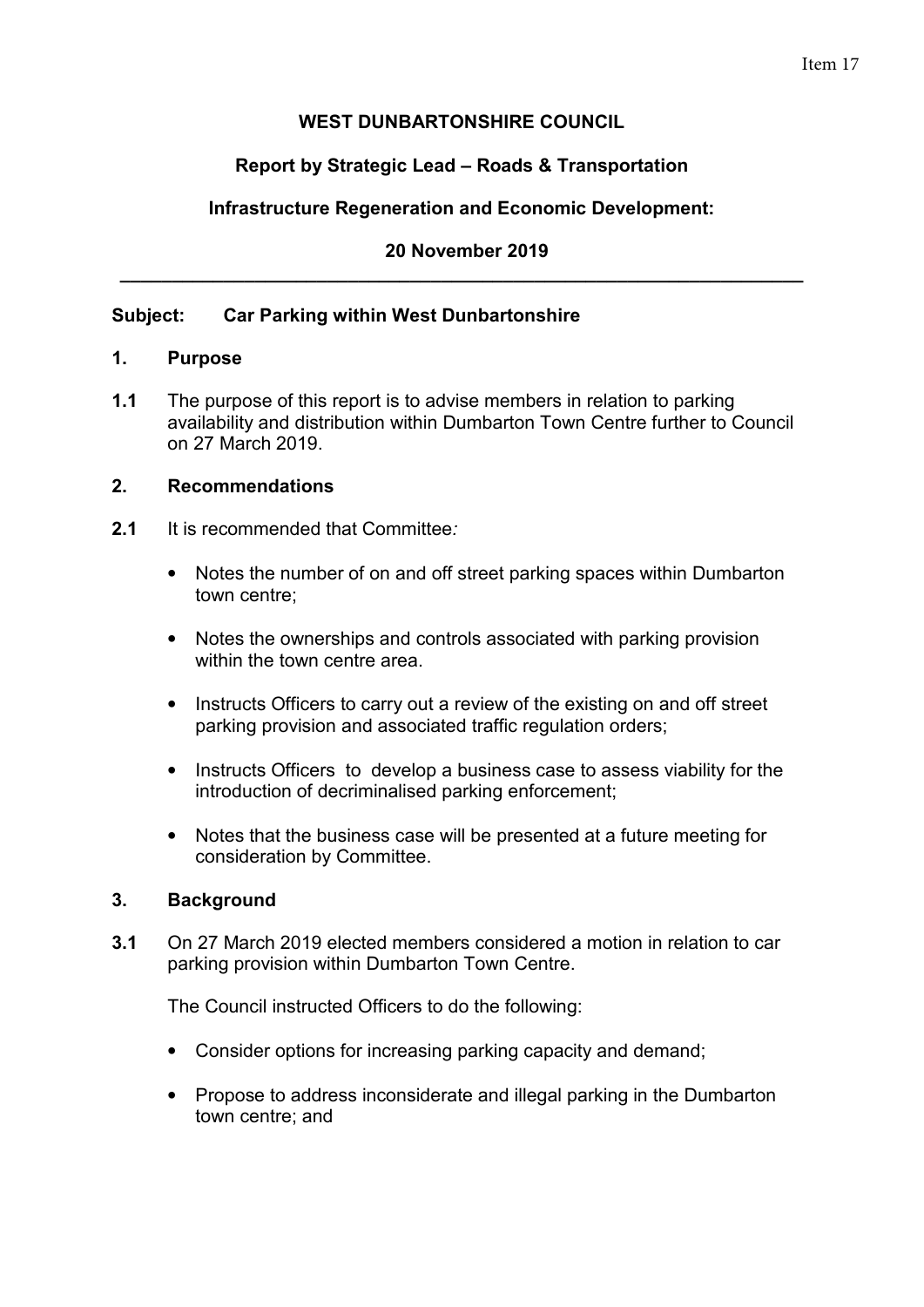• Identify opportunities for reconfiguration and expansion of existing parking provision.

Concern with traffic movement and access to public transport was also noted.

- **3.2** The planning and construction of the Council offices at 16 Church Street included the following infrastructure improvements:
	- Construction of a reconfigured upgraded junction at A814 Glasgow Road / St James Retail Park / Castle Street;
	- Improvement works at Church Street roundabout to increase capacity and provide journey time reliability for public transport;
	- Upgrading of bus infrastructure with raised boarders and additional bus shelters;
	- Installation of new underpass lighting to encourage sustainable access; and
	- Construction of associated car parking to the rear of the Council office.
- **3.3** It is noted that the town centre is currently experiencing increased demand due to the ongoing construction activity. The following works are ongoing:
	- Construction of supermarket and associated car parking due for completion Winter 2019.
	- Housing development due for completion Summer 2020.
	- West Dunbartonshire Housing improvement works due for completion early 2020.

In addition works have been ongoing within the retail park and supermarket which are now complete.

These works have all impacted on the opportunity to complete a detailed parking survey and it is recommended that this is commissioned upon completion of the current construction works.

**3.4** Parking policies form an essential part of a roads authority traffic management strategy to help reduce congestion and improve safety. Irresponsible parking can and does have a negative impact, particularly when inconsiderate, obstructive or even dangerous parking takes place. This can restrict access for emergency services or put the safety of pedestrians and other motorists in jeopardy by forcing people onto the road amongst moving traffic.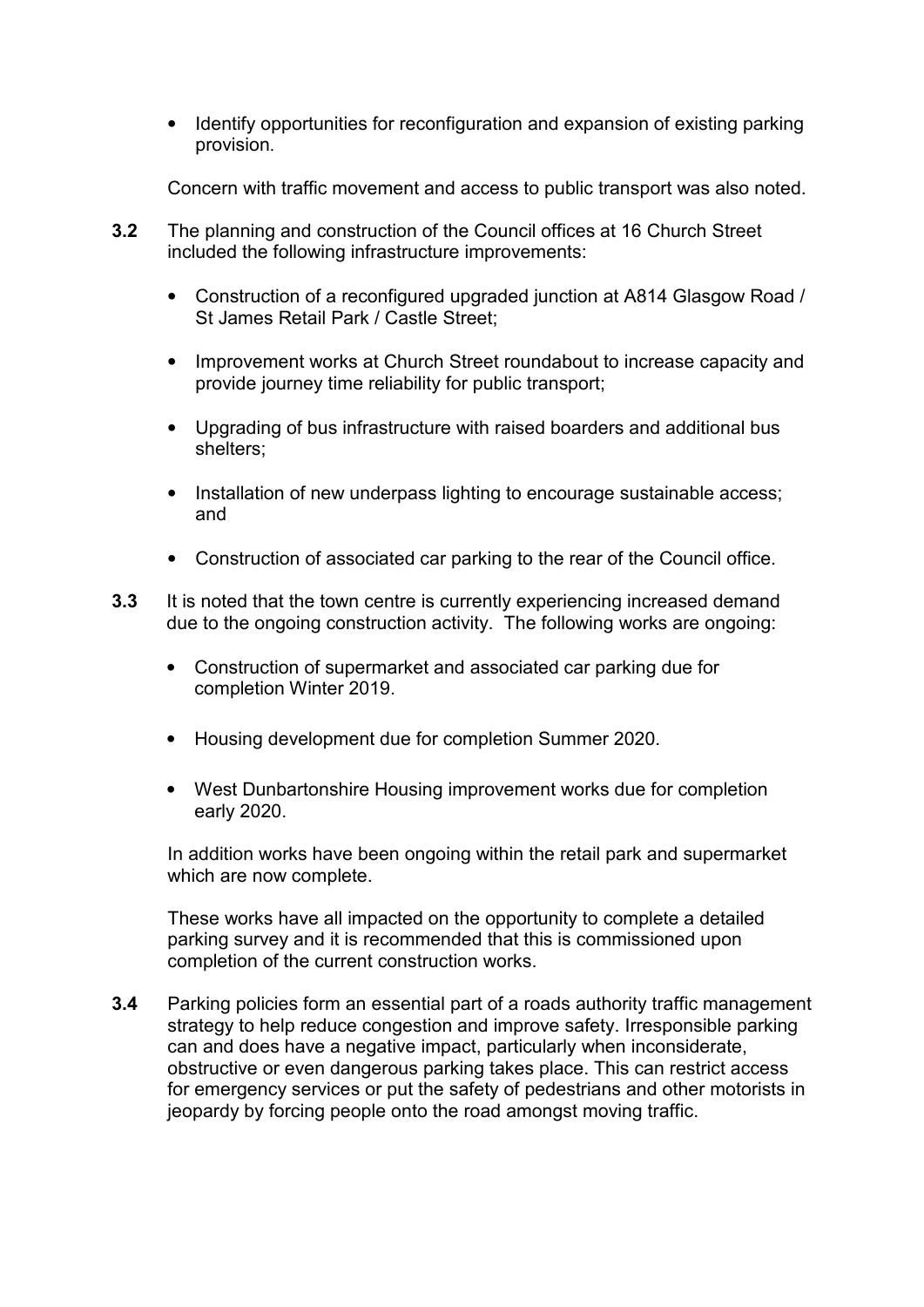West Dunbartonshire Council manage on and off street car park provision throughout the Council Area. They are provided and maintained generally in town centre areas to ensure a safe and sufficient parking amenity to meet the needs of the local community, local economy, businesses and visitors. The car parking provision is detailed in 4.3 below.

**3.5** The promotion of a Traffic Regulation Order is required for the introduction of a new, or amendment to an existing, parking restriction, movement order or traffic management measure.

### **4. Main Issues**

- **4.1** Managing the provision of car parking and increasing turnover is a recognised tool to improve access to town centre businesses and facilities, support the economy and reduce frustration for visitors. The Council area is experiencing the following:
	- Safety issues with vehicles parking illegally on junctions, pedestrian crossings resulting in reduced visibility, pedestrian access being obstructed and increased difficulty in manoeuvring particularly for buses.
	- Inconsiderate and illegal long stay parking reducing turnover and subsequent parking availability;
	- Congestion and journey time reliability issues for public transport operators and other road users; and
	- Social exclusion by reducing access to town centre facilities and amenities and blocking of boarders at bus stops.

It has been observed by Officers that there are regular occurrences of unsafe and inconsiderate parking resulting in a reduced availability of parking and therefore restricting access to town centre amenities and facilities.

- **4.2** In West Dunbartonshire Council parking enforcement is carried out by Police Scotland, who is the sole enforcement authority.
- **4.3** The Council owned public car parking available in Dumbarton Town centre is as follows:

| <b>Parking Provision</b> | <b>No of Spaces</b> |
|--------------------------|---------------------|
| <b>High Street</b>       | 19                  |
| <b>Riverside</b>         | 151                 |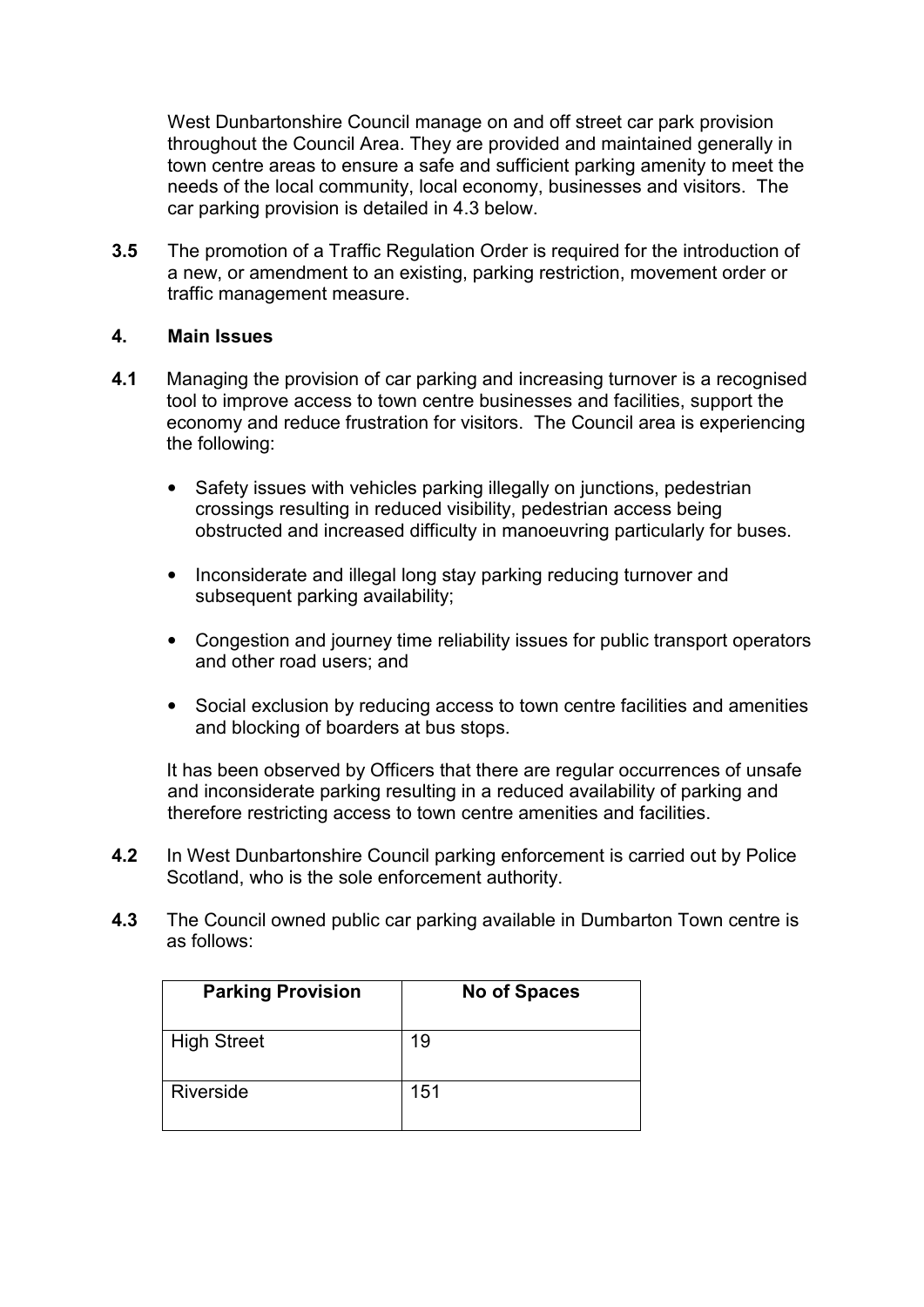| Castle Street            | 20  |
|--------------------------|-----|
| <b>Station Road</b>      | 90  |
| <b>College Street</b>    | 8   |
| <b>Meadowbank Street</b> | 30  |
| <b>Church Court</b>      | 52  |
| <b>Bankend Road</b>      | 20  |
| <b>Bridge Street</b>     | 12  |
| <b>Risk Street</b>       | 156 |
| St Mary's                | 82  |
| Strathleven              | 96  |
| <b>Castle Terrace</b>    | 9   |
| <b>TOTAL</b>             | 745 |

The car park provision identified above does not include residential, private and commercial parking.

- **4.4** As noted above parking enforcement is currently the responsibility of Police Scotland. Enforcement is undertaken as their priorities and resources permit. A number of Local Authorities have agreed to decriminalise parking and have applied to the Scottish Government for the transfer of enforcement powers from Police Scotland to the Local Authority.
- **4.5** Decriminalised Parking Enforcement is a regulatory regime which permits a local authority to enforce its own parking policies using parking attendants either directly employed by the Council or outsourced to a third party on behalf of a Council. The powers enable parking attendants to issue Penalty Charge Notices (PCNs) to motorists breaching parking controls in specific areas.

Any local authority may apply to the Scottish Ministers for orders to decriminalise certain parking offences within their area. Upon completion of their application, these offences cease to be the responsibility of Police Scotland and instead become the responsibility of the local authority.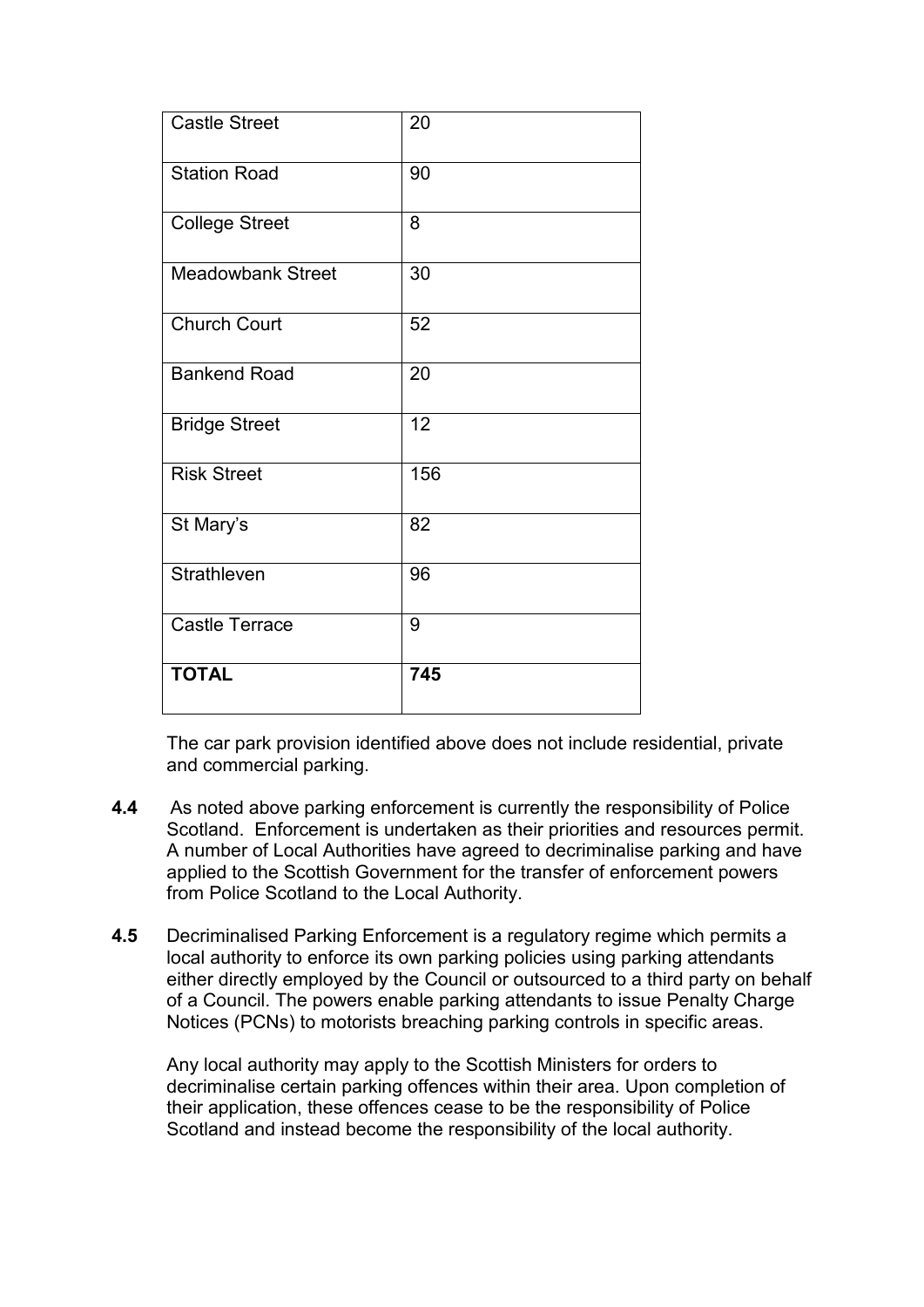A local authority which operates a Decriminalised Parking Enforcement (DPE) regime employs parking attendants who place Penalty Charge Notices (PCNs) on vehicles contravening parking regulations. Out of 32 Scottish local authorities, 21 now have DPE powers while the remaining authorities are reliant upon Police Scotland to undertake these activities.

Penalty charges are considered civil debts, and revenue generated accrues to the Local Authority to finance the enforcement and adjudication of the scheme. Any surpluses are used firstly to improve off-street parking facilities and secondly for general traffic management and public transport purposes.

Motorists wishing to contest liability for a penalty charge may make representation to the local authority concerned and, if rejected may have grounds to appeal to independent adjudicators whose decision is final.

Local authorities retain the income from penalty charges and from on and off street parking to finance the operation, enforcement and adjudication of the DPE regime. Any surpluses are used firstly for the provision and maintenance of off-street parking facilities and secondly for road improvement and public transport purposes in the local authority area.

- **4.6** Should the Council wish to apply for DPE powers if it would enable more control over the enforcement of parking restrictions in the West Dunbartonshire area. Local knowledge will enable the tailoring and targeting of parking enforcement to meet specific needs, taking into account wider traffic management issues and aligned with other policies, such as town regeneration and road safety.
- **4.7** The DPE Application Process is as follows:

Prepare and consult on draft application;

Submit draft application to Transport Scotland;

Transport Scotland provides comments, and begins to prepare the necessary Scottish Statutory Instruments (SSIs);

Local authority reviews comments and submits final application to Transport Scotland;

Transport Scotland considers final application, and finalises SSIs; Subject to Ministerial approval, Transport Scotland consults on draft SSIs. Transport Scotland notifies Ministers of the consultation outcome and finalises

SSIs;

Subject to Ministerial approval, SSIs are made and laid before the Scottish Parliament (negative statutory instrument process – 28 days); and Provided there are no objections raised, SSIs come into force.

**4.8** The Transport Bill is an Act of the Scottish Parliament to make provision for low emission zones; to make provision for and in connection with the powers of local transport authorities in connection with the operation of local bus services in their areas; to make provision about arrangements under which persons may be entitled to travel on local bus and other transport services; to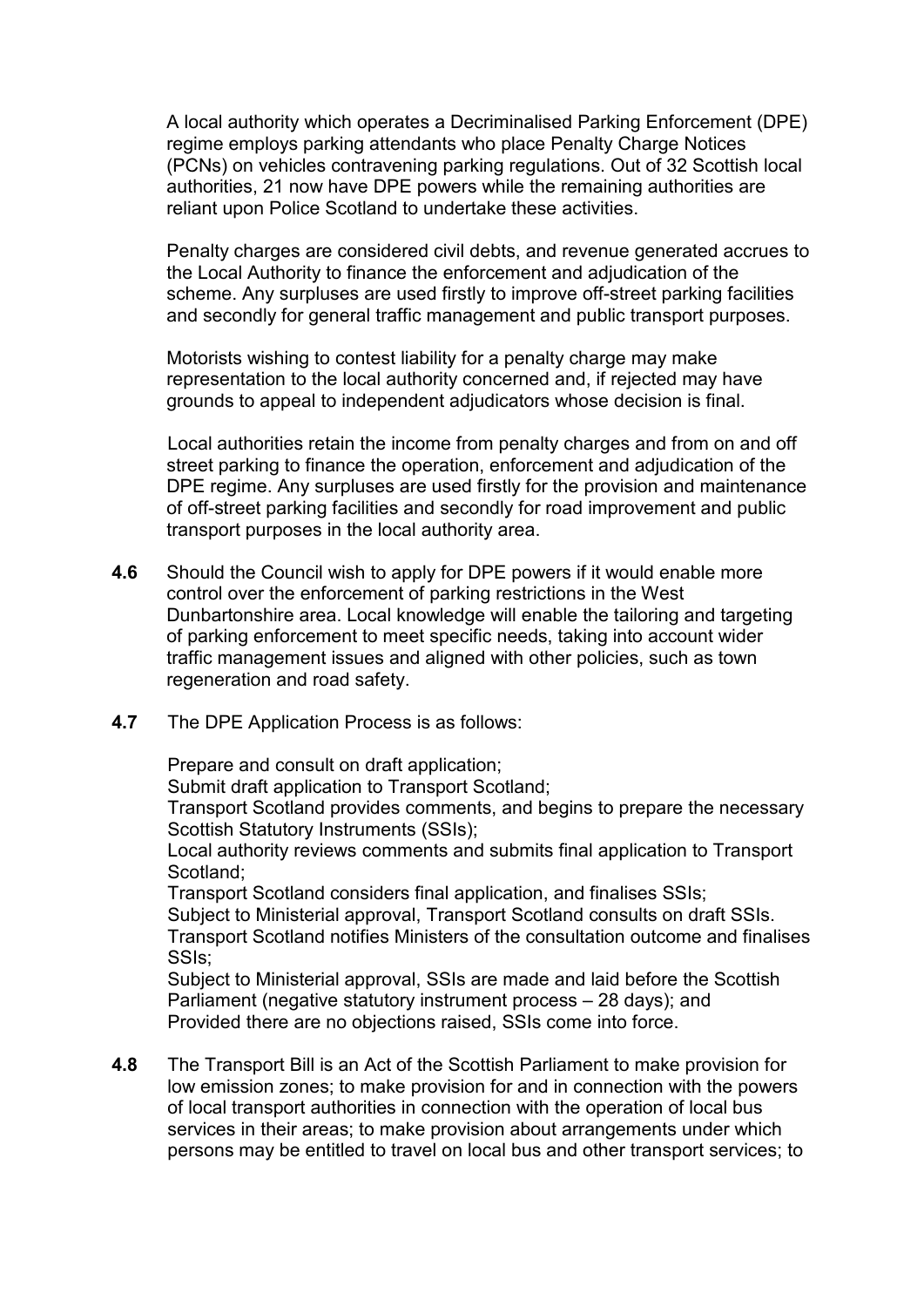prohibit the parking of vehicles on pavements and prohibit double parking; to make provision in connection with the status of the office of the Scottish Road Works Commissioner, the Commissioner's functions and the regulation of road works; to make provision in connection with regional Transport Partnerships and to adjust the number of members on the British Waterways Board; and for connected purposes.

**4.9** The current status of the Bill is as follows:

The Scottish Government Bill was introduced by the Cabinet Secretary for Finance and Constitution, Derek Mackay MSP, on 8 June 2018. The Bill passed Stage 3 on 10 October 2019. It is anticipated that the Bill will become law in Spring 2020.

**4.10** The resource implications in relation to the implementation of the Transport Bill and, in particular, pavement parking are still to be clarified and assessed.

## **5. People Implications**

**5.1** The development of the business case for Decriminalised Parking Enforcement will require an allocated resource.

## **6. Financial and Procurement Implications**

**6.1** The development of the business case for decriminalised parking enforcement will identify financial and procurement implications.

### **7. Risk Analysis**

**7.1** Objections may be received whilst undertaking consultation process with partners and key stakeholders.

The business case will establish the financial viability of the scheme.

# **8. Equalities Impact Assessment (EIA)**

**8.1** An equalities impact assessment is not necessary for this report.

# **9. Strategic Environmental Assessment (SEA)**

**9.1** A strategic environmental assessment is not necessary for this report.

### **10. Consultation**

**10.1** Consultation will be undertaken during the development of the business case.